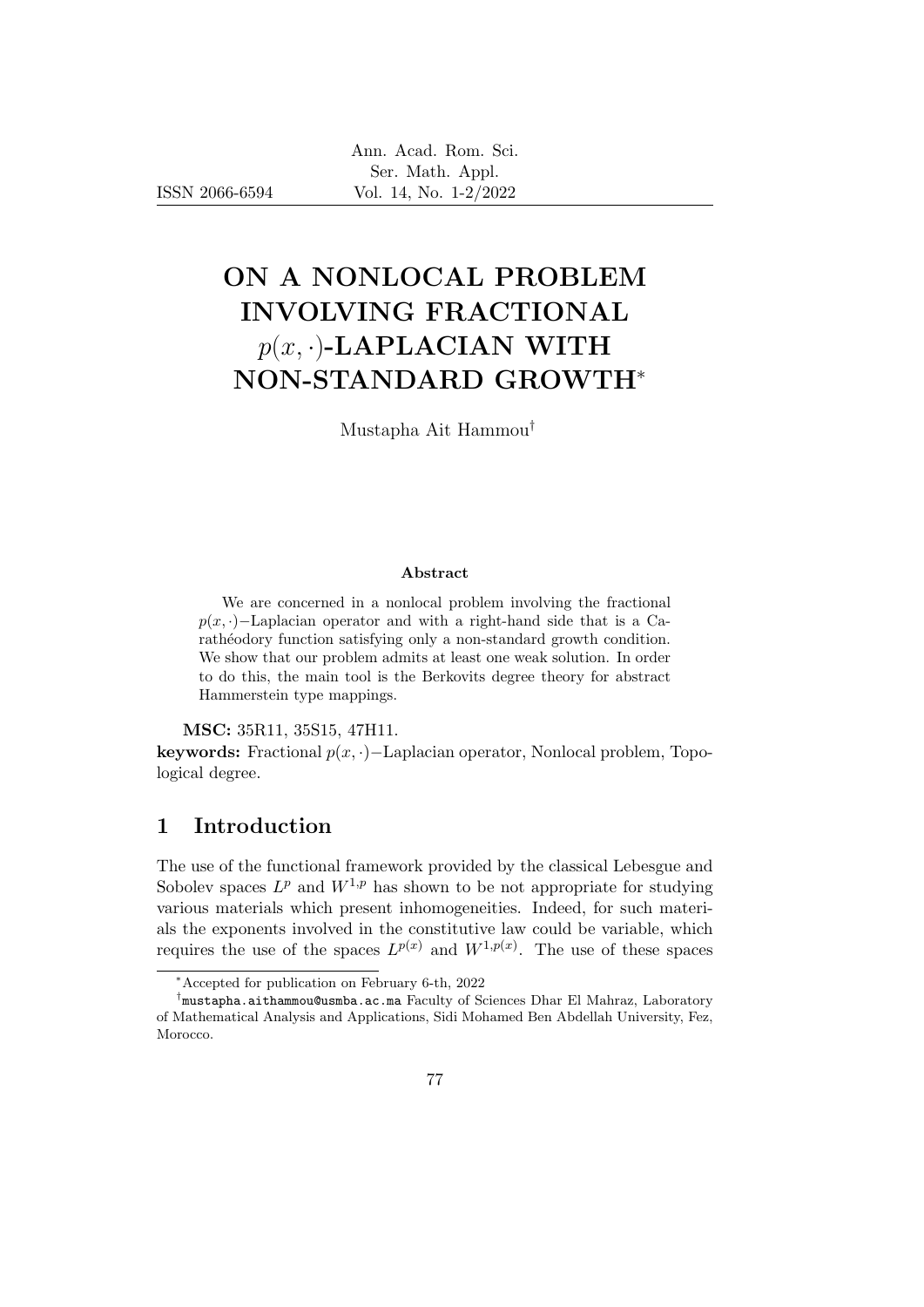is strongly motivated by their ability to model phenomena concerning electrorheological fluids [20, 22], thermorheological fluids [7], elastic materials [27] and image restoration [12]. The  $p(x)$ -Laplacian operator, which is an extension of the p-Laplacian, is involved in many of these problems and whose existence results are developed; see, for example, [13, 14] and references therein. Recently, some authors have further generalized the above mentioned operator to the fractional case (fractional operator  $p(x, \cdot)$ -Laplacian) and they have introduced a functional framework to study problems in which this fractional variable exponent operator is involved. See, for example, [5, 6, 11] and their references.

Let  $\Omega$  be a smooth bounded open set in  $\mathbb{R}^N$ ,  $s \in (0,1)$  and let  $p : \overline{\Omega} \times \overline{\Omega} \to (1, +\infty)$  be a continuous bounded function. We assume that

$$
1 < p^- = \min_{(x,y)\in\overline{\Omega}\times\overline{\Omega}} p(x,y) \le p(x,y) \le p^+ = \max_{(x,y)\in\overline{\Omega}\times\overline{\Omega}} p(x,y) < +\infty,\quad(1)
$$

and p is symmetric i.e.

$$
p(x, y) = p(y, x), \ \forall (x, y) \in \overline{\Omega} \times \overline{\Omega}.
$$
 (2)

Let us consider the fractional  $p(x, \cdot)$ –Laplacian operator given by

$$
(-\Delta_{p(x,\cdot)})^s u(x) = p.v. \int_{\Omega} \frac{|u(x) - u(y)|^{p(x,y)-2}(u(x) - u(y))}{|x - y|^{N + sp(x,y)}} dy, \quad \forall x \in \Omega,
$$

where p.v. is a commonly used abbreviation in the principal value sense.

In this paper, we are concerned with the study of the following nonlinear elliptic problem,

$$
\begin{cases}\n(-\Delta_{p(x,\cdot)})^s u(x) = f(x,u) & \text{in } \Omega, \\
u = 0 & \text{in } \mathbb{R}^N \setminus \Omega.\n\end{cases}
$$
\n(P)

Note that  $(-\Delta_{p(x, \cdot)})^s$  is the fractional version of well known  $p(x)$ –Laplacian operator  $-\Delta_{p(x)}(u) = -div(|\nabla u|^{p(x)-2}\nabla u)$  for which Fan and Zhang in [16] and Iliaş in  $[17]$  present several sufficient conditions for the existence of solutions for a problem similar to  $(P)$ , that is the Dirichlet problem of  $p(x)$ -Laplacian:

$$
\left\{\begin{array}{cc} -\Delta_{p(x)}u=f(x,u) & \text{in }\ \Omega, \\ u=0 & x\in\partial\Omega. \end{array}\right.
$$

The discussion is based on the theory of the spaces  $L^{p(x)}(\Omega)$  and  $W_0^{1,p(x)}$  $\mathcal{O}^{1,p(x)}(\Omega)$ by using variational and topological methods.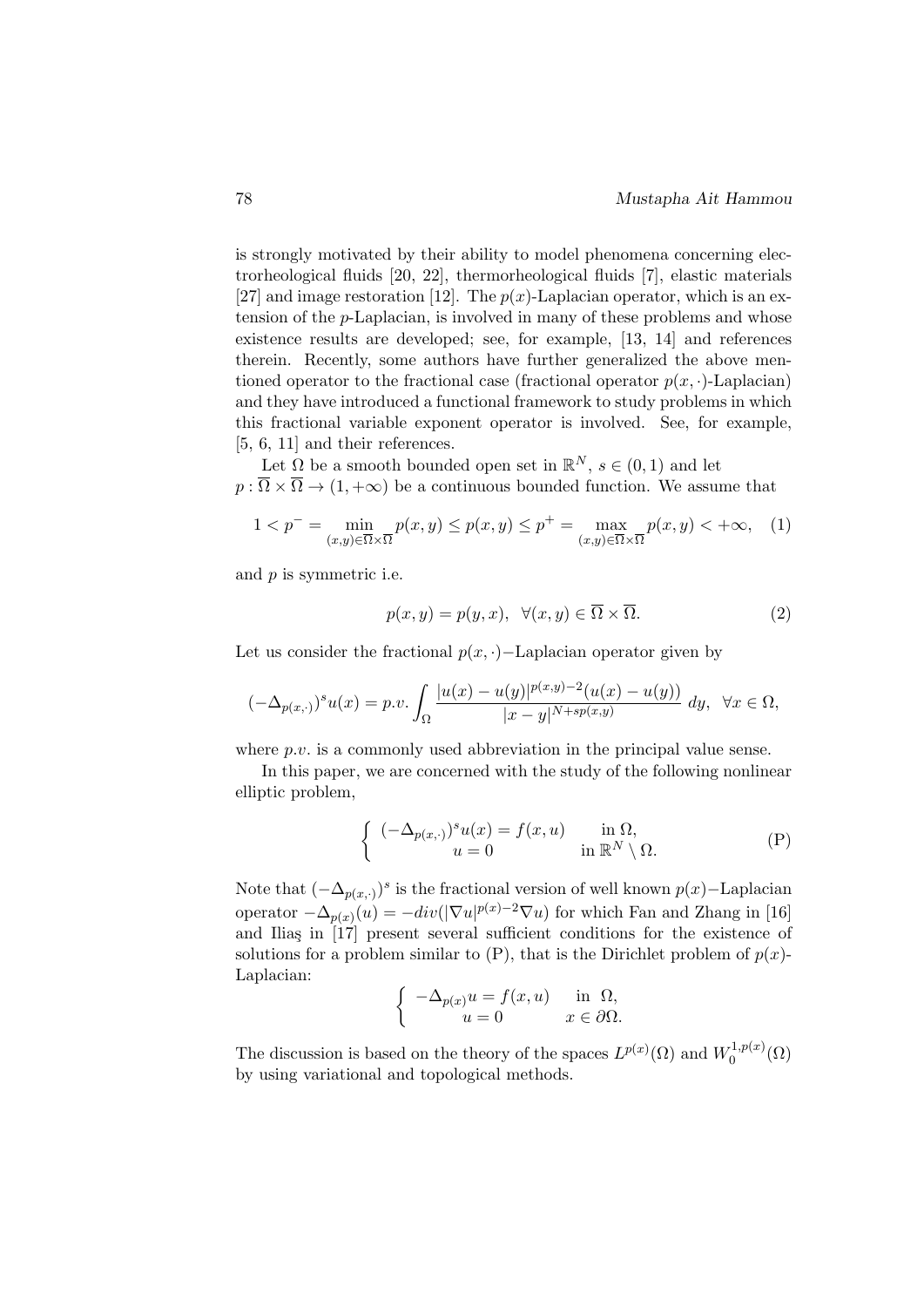Bendahmane and Wittbold in [10] have shown the existence and uniqueness of the renormalized solution for this problem where the right-hand side  $f \in L^1(\Omega)$  and it not depends to u. We also refer to [23] for the existence and uniqueness of entropy solution. The same problem is studied by Messaho in [21] for  $p \equiv cte$ . Her approach is based to the truncation and epi-convergence method.

In [4], the autors study the problem (P). The main results are established by means of mountain pass theorem and Fountain theorem with Cerami condition.

Using another technical approach, that of the topological degree theory, and only with a growth condition, we prove in this paper the existence of at least one weak solution the problem (P). For more details about this theory and its applications, the reader can refer to  $[1, 2, 3, 8]$  and the references therein.

The paper is divided into three sections. In the second section we present some preliminary results on classes of operators related to the recent Berkovits degree and on Lebesgue and fractional Sobolev spaces with variable exponent. The third section is reserved for some technical lemmas and the main result concerning the existence weak solutions of the problem (P).

#### 2 Some preliminary results

We first give the definitions of some classes of operators related to the Berkovits topological degree theory (see [8]).

Let X be a real separable reflexive Banach space with dual  $X^*$  and with continuous pairing  $\langle \cdot, \cdot \rangle$  and let  $\Omega$  be a nonempty subset of X. The symbol  $\rightarrow$  ( $\rightarrow$ ) stands for strong (weak) convergence and the sign  $\circ$  denotes the composition of two operators.

**Definition 1.** Let Y be a real Banach space. A mapping  $F : \Omega \subset X \to Y$ is said to be

- 1. bounded, if it takes any bounded set into a bounded set.
- 2. demicontinuous, if for any  $(u_n) \subset \Omega$ ,  $u_n \to u$  implies  $F(u_n) \to F(u)$ .
- 3. compact if it is continuous and the image of any bounded set is relatively compact.

**Definition 2.** A mapping  $F : \Omega \subset X \to X^*$  is said to be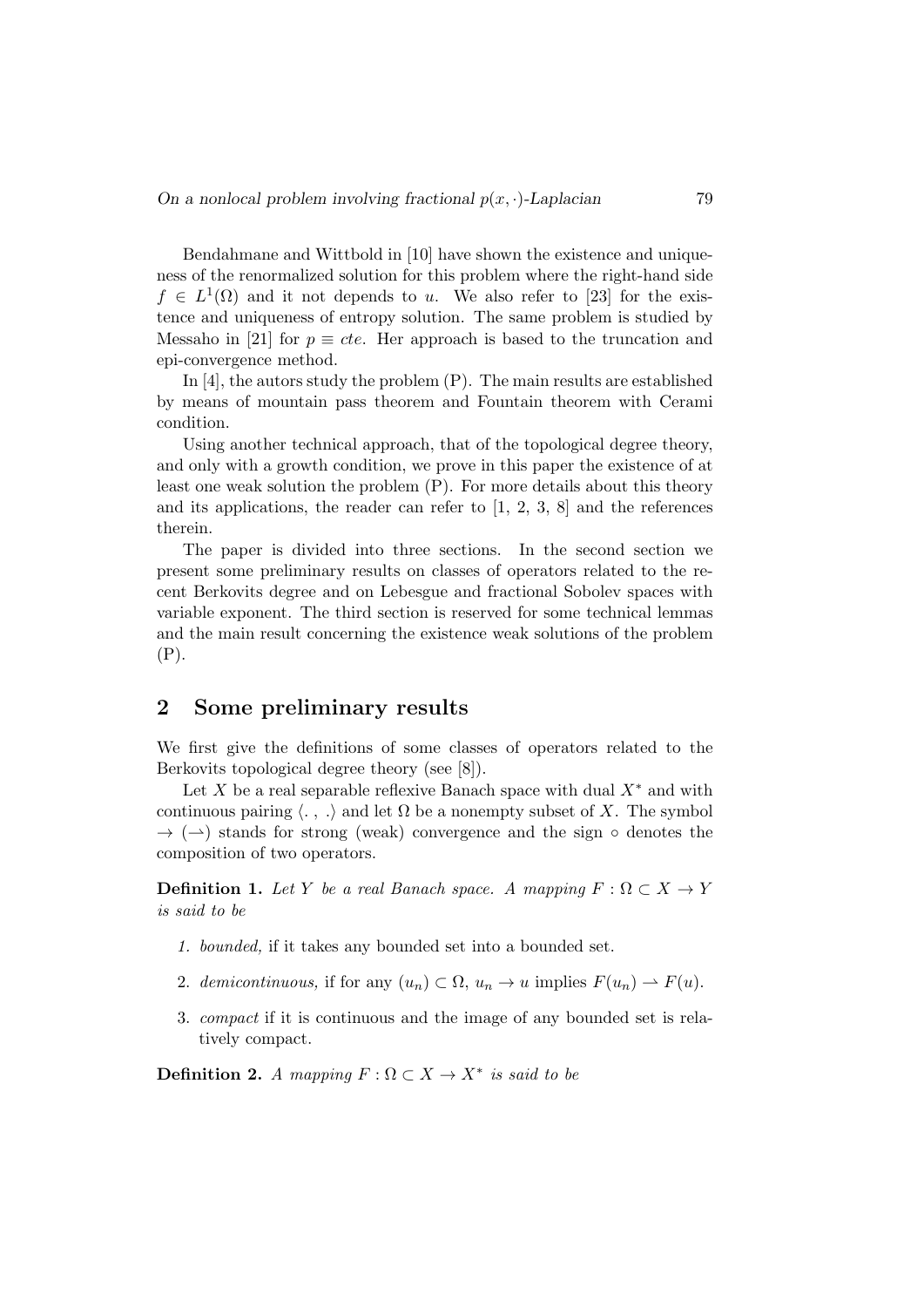- 1. of class  $(S_+)$ , if for any  $(u_n) \subset \Omega$  with  $u_n \to u$  and  $limsup\langle Fu_n, u_n-u\rangle \leq 0$ , it follows that  $u_n \to u$ .
- 2. quasimonotone, if for any  $(u_n) \subset \Omega$  with  $u_n \to u$ , it follows that  $limsup\langle Fu_n, u_n-u\rangle > 0.$

**Definition 3.** For any operator  $F : \Omega \subset X \to X$  and any bounded operator  $T : \Omega_1 \subset X \to X^*$  such that  $\Omega \subset \Omega_1$ , we say that F satisfies condition  $(S_+)_T$ , if for any  $(u_n) \subset \Omega$  with  $u_n \to u$ ,  $y_n := Tu_n \to y$  and  $limsup\langle Fu_n, y_n - y \rangle \leq 0$ , we have  $u_n \to u$ .

Let  $\mathcal O$  be the collection of all bounded open set in X. For any  $\Omega \subset X$ , we consider the following classes of operators:

 $\mathcal{F}_1(\Omega) := \{ F : \Omega \to X^* \mid F \text{ is bounded, a}\}$  demicontinuous and satisfies condition  $(S_+) \}$ ,  $\mathcal{F}_{T,B}(\Omega) := \{F : \Omega \to X \mid F \text{ is bounded, a}\}$  demicontinuous and satisfies condition  $(S_+)_T$ ,  $\mathcal{F}_T(\Omega) := \{ F : \Omega \to X \mid F \text{ is dimension.} \text{ and satisfies condition } (S_+)_T \},$  $\mathcal{F}_B(X) := \{ F \in \mathcal{F}_{T,B}(\bar{G}) \mid G \in \mathcal{O}, T \in \mathcal{F}_1(\bar{G}) \}.$ 

Let us now present a Berkovits lemma for abstract mappings of type Hammerstein and an impotent proposition deduced from this lemma and the properties of the Berkovits topological degree.

**Lemma 1.** [8, Lemmas 2.2 and 2.4] Suppose that  $T \in \mathcal{F}_1(\bar{G})$  is continuous and  $S: D_S \subset X^* \to X$  is demicontinuous such that  $T(\bar{G}) \subset D_S$ , where G is a bounded open set in a real reflexive Banach space X. Then the following statements are true:

- (i) If S is quasimonotone, then  $I + S \circ T \in \mathcal{F}_T(\bar{G})$ , where I denotes the identity operator.
- (ii) If S is of class  $(S_+)$ , then  $S \circ T \in \mathcal{F}_T(\bar{G})$

**Proposition 1.** Let  $S: X \to X^*$  and  $T: X^* \to X$  be two operators bounded and continuous such that  $S$  is quasimonotone and  $T$  is an homeomorphism, strictly monotone and of class  $(S_+)$ . If

$$
\Lambda := \{ v \in X^* | v + tS \circ Tv = 0 \text{ for some } t \in [0, 1] \}
$$

is bounded in  $X^*$ , then the equation

$$
v + S \circ Tv = 0
$$

admits at lest one solution in  $X^*$ .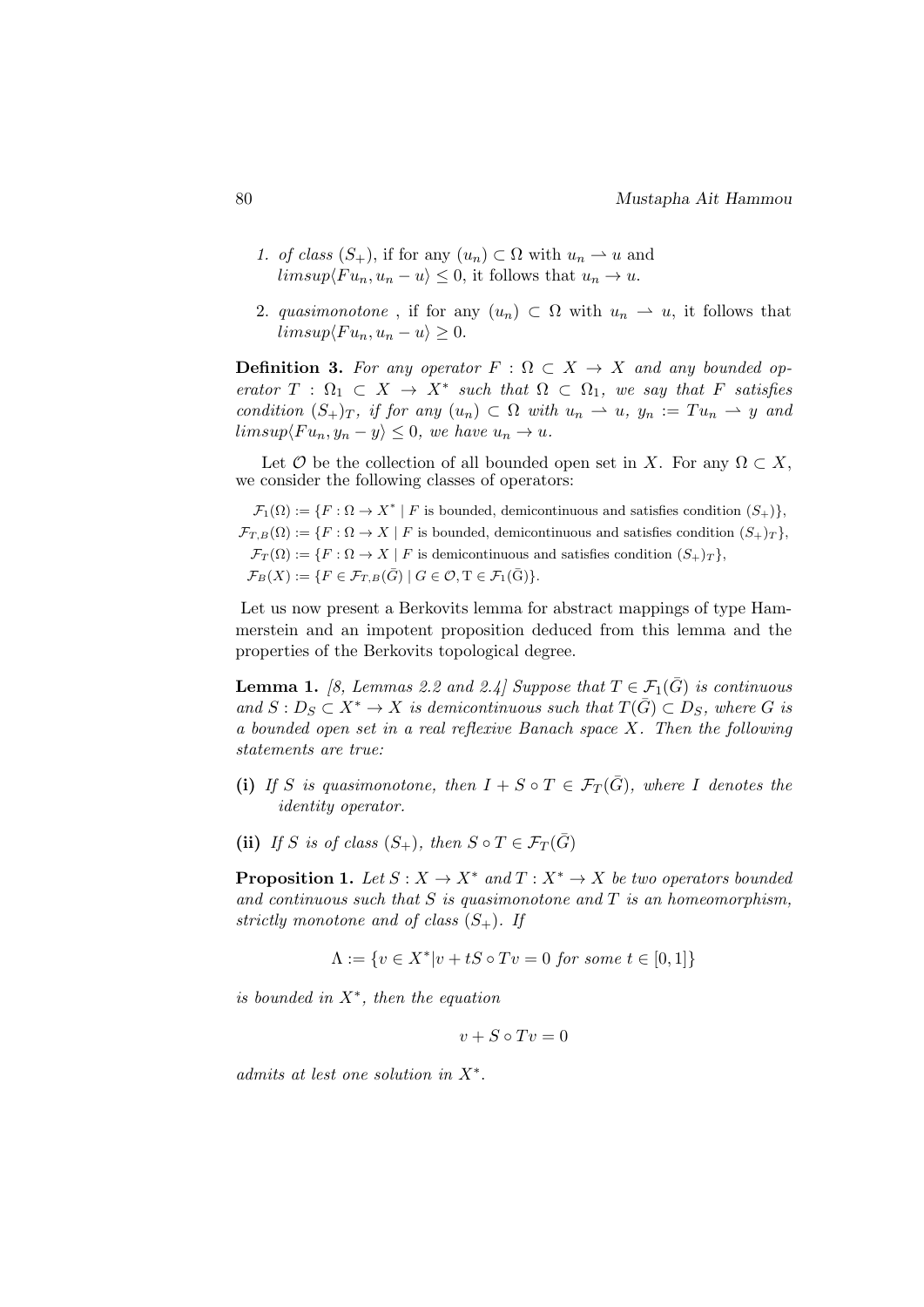*Proof.* Since  $\Lambda$  is bounded in  $X^*$ , there exists  $R > 0$  such that

$$
||v||_{X^*} < R \text{ for all } v \in \Lambda.
$$

This says that

$$
v + tS \circ Tv \neq 0
$$
 for all  $v \in \partial B_R(0)$  and all  $t \in [0, 1]$ 

where  $B_R(0)$  is the ball of center 0 and radius R in  $X^*$ . Thanks to the Minty-Browder Theorem [24, Theorem 26A], the inverse operator  $L := T^{-1}$  is bounded, continuous and of type  $(S_+)$ . From Lemma 1 it follows that

$$
I + S \circ T \in \mathcal{F}_T(\overline{B_R(0)})
$$
 and  $I = L \circ T \in \mathcal{F}_T(\overline{B_R(0)})$ .

Since the operators I, S and T are bounded,  $I + S \circ T$  is also bounded. We conclude that

$$
I + S \circ T \in \mathcal{F}_{T,B}(\overline{B_R(0)})
$$
 and  $I \in \mathcal{F}_{T,B}(\overline{B_R(0)})$ .

Consider a homotopy  $H : [0,1] \times \overline{B_R(0)} \to X^*$  given by

$$
H(t, v) := v + tS \circ Tv \text{ for } (t, v) \in [0, 1] \times \overline{B_R(0)}.
$$

Let us apply the homotopy invariance and normalization property of the Berkovits degree (which we note  $d$ ) introduced in  $[8]$ , we get

$$
d(I + S \circ T, B_R(0), 0) = d(I, B_R(0), 0) = 1,
$$

and hence there exists a point  $v \in B_R(0)$  such that

$$
v + S \circ Tv = 0.
$$

To study the problem (P), we need also to introduce and clarify our functional framework. We first recall some useful properties of the variable exponent Lebesgue spaces  $L^{p(x)}(\Omega)$ . For more details we refer the reader to [15, 18, 25] for more details.

Denote

$$
C_{+}(\bar{\Omega}) = \{ h \in C(\bar{\Omega}) | \inf_{x \in \bar{\Omega}} h(x) > 1 \}.
$$

For any  $h \in C_+(\overline{\Omega})$ , we define

$$
h^+ := \max\{h(x), x \in \overline{\Omega}\}, h^- := \min\{h(x), x \in \overline{\Omega}\}.
$$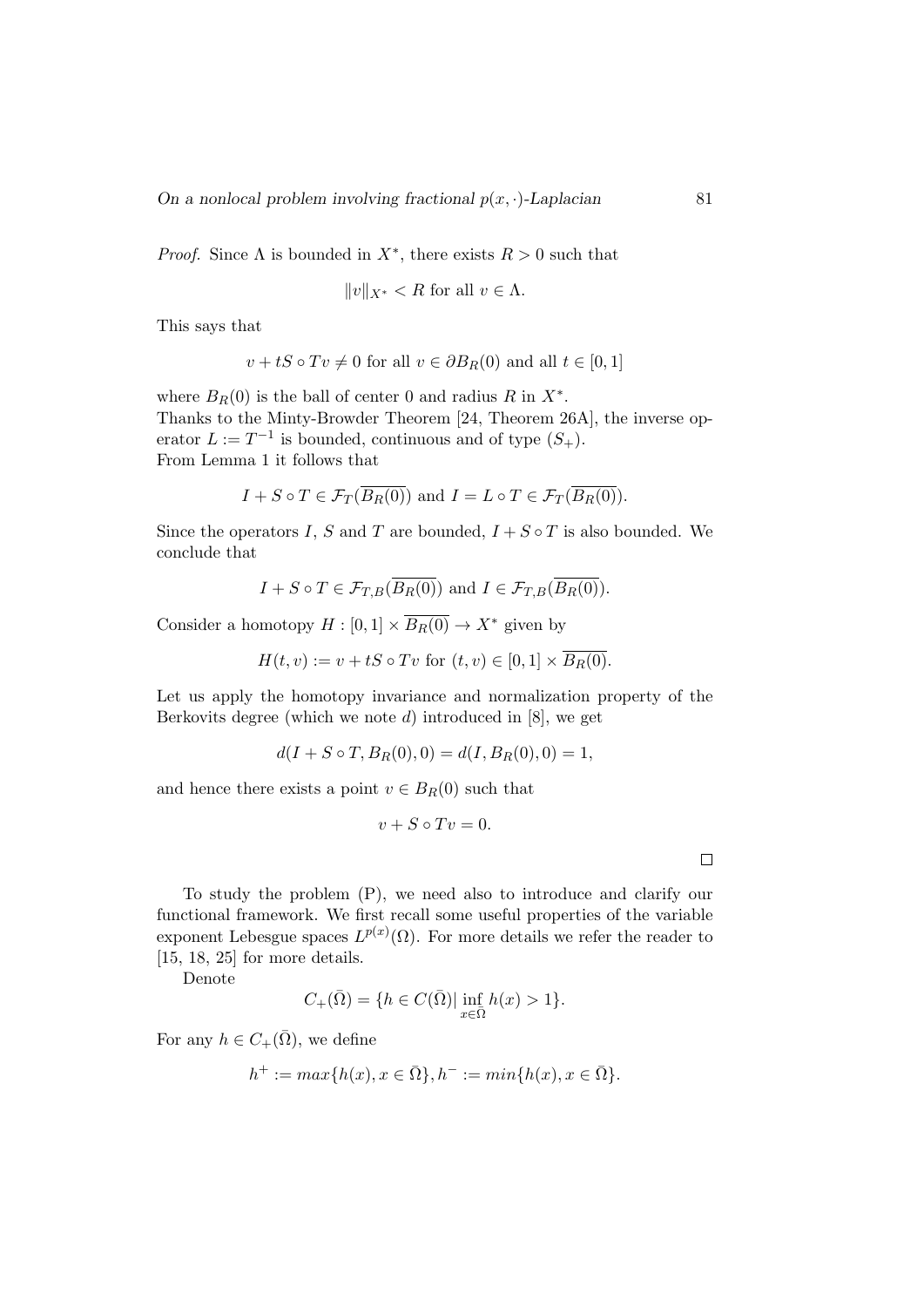For any  $p \in C_+(\overline{\Omega})$  we define the variable exponent Lebesgue space

$$
L^{p(x)}(\Omega) = \{u; \ u: \Omega \to \mathbb{R} \text{ is measurable and } \int_{\Omega} |u(x)|^{p(x)} dx < +\infty \}.
$$

Endowed with Luxemburg norm

$$
||u||_{p(x)} = \inf\{\lambda > 0/\rho_{p(\cdot)}(\frac{u}{\lambda}) \le 1\}.
$$

where

$$
\rho_{p(\cdot)}(u) = \int_{\Omega} |u(x)|^{p(x)} dx, \quad \forall u \in L^{p(x)}(\Omega),
$$

 $(L^{p(x)}(\Omega), \|\cdot\|_{p(x)})$  is a Banach space, separable and reflexive. Its conjugate space is  $L^{p'(x)}(\Omega)$  where  $\frac{1}{p(x)} + \frac{1}{p'(x)}$  $\frac{1}{p'(x)} = 1$  for all  $x \in \Omega$ . We have also the following result

**Proposition 2.** For any  $u \in L^{p(x)}(\Omega)$  we have

(i)  $||u||_{p(x)} < 1 (= 1; > 1) \Leftrightarrow \rho_{p(\cdot)}(u) < 1 (= 1; > 1),$ 

(ii)  $||u||_{p(x)} \ge 1 \Rightarrow ||u||_{p(x)}^{p^-} \le \rho_{p(\cdot)}(u) \le ||u||_{p(x)}^{p^+}$  $_{p(x)}^{p} ,$ 

(iii) 
$$
||u||_{p(x)} \le 1 \Rightarrow ||u||_{p(x)}^{p^+} \le \rho_{p(\cdot)}(u) \le ||u||_{p(x)}^{p^-}.
$$

 $(iv)$   $\lim_{n\to\infty} ||u_n - u||_{p(x)} = 0 \Leftrightarrow \lim_{n\to\infty} \rho_{p(x)}(u_n - u) = 0.$ 

From this proposition, we can deduce the inequalities

$$
||u||_{p(x)} \le \rho_{p(\cdot)}(u) + 1,\tag{3}
$$

$$
\rho_{p(\cdot)}(u) \le ||u||_{p(x)}^{p^-} + ||u||_{p(x)}^{p^+}.
$$
\n(4)

If  $p, q \in C_+(\overline{\Omega})$  such that  $p(x) \leq q(x)$  for any  $x \in \overline{\Omega}$ , then there exists the continuous embedding  $L^{q(x)}(\Omega) \hookrightarrow L^{p(x)}(\Omega)$ .

Next, we present the definition and some results on fractional Sobolev spaces with variable exponent that was introduced in [4, 9, 19]. Let s be a fixed real number such that  $0 < s < 1$  and lets the assumptions (1) and (2) be satisfied, we define the fractional Sobolev space with variable exponent via the Gagliardo approach as follows:

$$
W = W^{s, p(x, y)}(\Omega)
$$
  
=  $\{u \in L^{\bar{p}(x)}(\Omega) : \int_{\Omega \times \Omega} \frac{|u(x) - u(y)|^{p(x, y)}}{\lambda^{p(x, y)} |x - y|^{N + sp(x, y)}} dx dy < +\infty, \text{ for some } \lambda > 0\},\$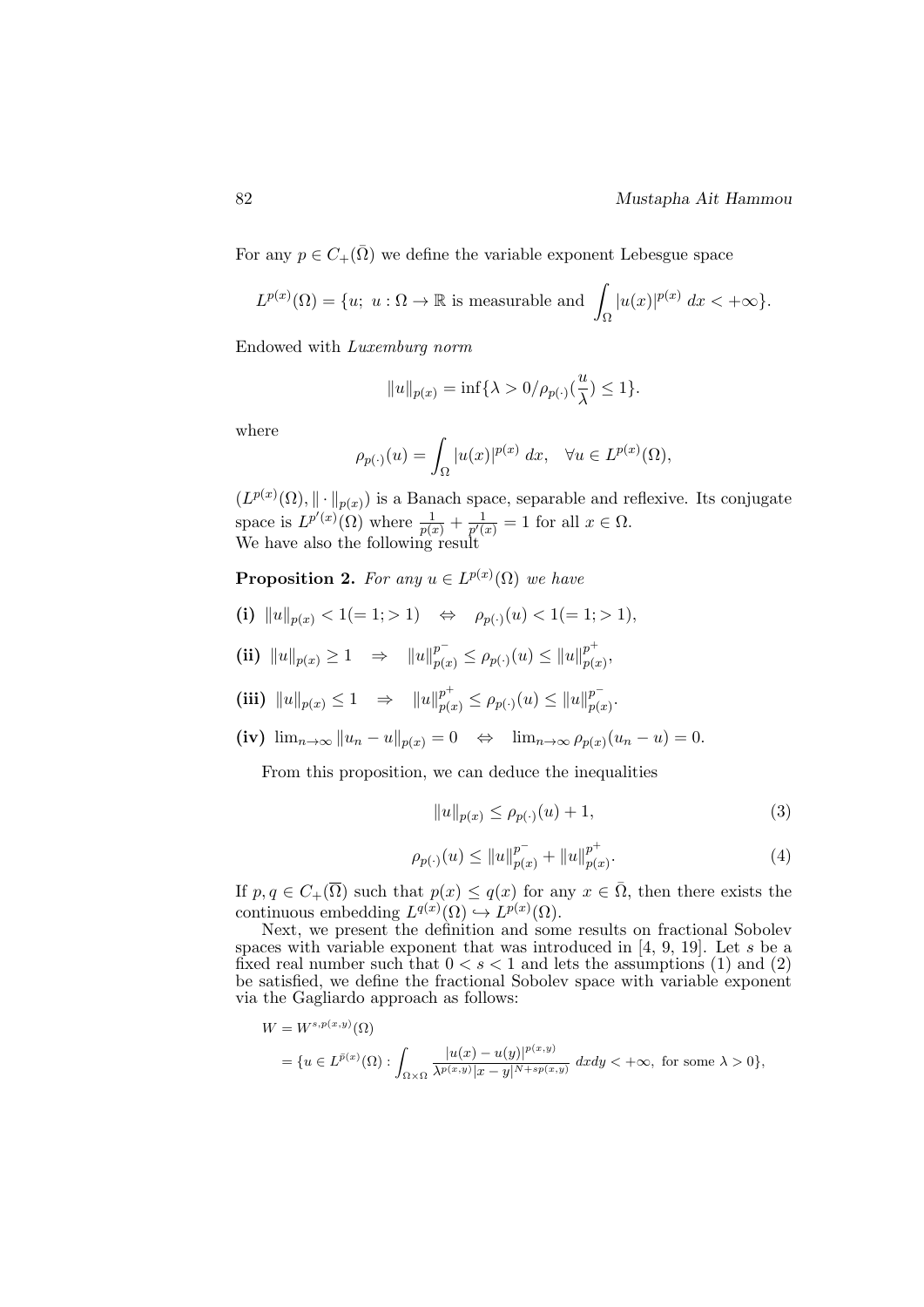where  $\bar{p}(x) = p(x, x)$ . We equip the space W with the norm

$$
||u||_W = ||u||_{\bar{p}(x)} + [u]_{s,p(x,y)},
$$

where  $[\cdot]_{s,p(x,y)}$  is a Gagliardo seminorm with variable exponent, which is defned by

$$
[u]_{s,p(x,y)} = \inf \{ \lambda > 0 : \int_{\Omega \times \Omega} \frac{|u(x) - u(y)|^{p(x,y)}}{\lambda^{p(x,y)}|x - y|^{N + sp(x,y)}} dxdy \le 1 \}.
$$

The space  $(W, \|\cdot\|_W)$  is a Banach space (see [12]), separable and reflexive (see [9, Lemma 3.1]).

We also define  $W_0$  as the subspace of W which is the closure of  $C_0^{\infty}(\Omega)$ with respect to the norm  $\|\cdot\|_W$ . From [4, Theorem 2.1 and Remark 2.1],

$$
\|\cdot\|_{W_0}:=[\cdot]_{s,p(x,y)}
$$

is a norm on  $W_0$  which is equivalent to the norm  $\|\cdot\|_W$ , and we have the compact embedding  $W_0 \leftrightarrow \to L^{\bar{p}(x)}(\Omega)$ . So the space  $(W_0, \|\cdot\|_{W_0})$  is a Banach space separable and reflexive.

We define the modular  $\rho_{p(\cdot,\cdot)} : W_0 \to \mathbb{R}$  by

$$
\rho_{p(\cdot,\cdot)}(u) = \int_{\Omega \times \Omega} \frac{|u(x) - u(y)|^{p(x,y)}}{|x - y|^{N + sp(x,y)}} dx dy.
$$

The modular  $\rho_{p(\cdot,\cdot)}$  checks the following results, which is similar to Proposition 2 (see [26, Lemma 2.1])

**Proposition 3.** For any  $u \in W_0$  we have

(i)  $||u||_{W_0} \ge 1 \Rightarrow ||u||_{W_0}^{p^-}$  $\frac{p^-}{W_0} \leq \rho_{p(\cdot,\cdot)}(u) \leq ||u||_{W_0}^{p^+}$  $^p_{W_0},$ (ii)  $||u||_{W_0} \leq 1 \Rightarrow ||u||_{W_0}^{p^+}$  $w_0^{p^+} \leq \rho_{p(\cdot,\cdot)}(u) \leq ||u||_{W_0}^{p^-}$  $_{W_0}^p.$ 

## 3 Technical lemmas and main result

Let  $\Omega \subset \mathbb{R}^N$ ,  $N \geq 2$ , be a smooth bounded open set,  $s \in (0,1)$  and we assume that (1) and (2) and holds. In this section, we present two technical lemmas that we will need to study our problem (P), then our main result.

Let denote  $L: W_0 \to W_0^*$ , the operator associated to the  $(-\Delta_{p(x, \cdot)})^s$ defined by

$$
\langle Lu, v \rangle = \int_{\Omega \times \Omega} \frac{|u(x) - u(y)|^{p(x,y)-2} (u(x) - u(y))(v(x) - v(y))}{|x - y|^{N + sp(x,y)}} |\nabla u|^{p(x)-2} dx dy,
$$

for all  $u, v \in W_0$ , where  $W_0^*$  is the dual space of  $W_0$ .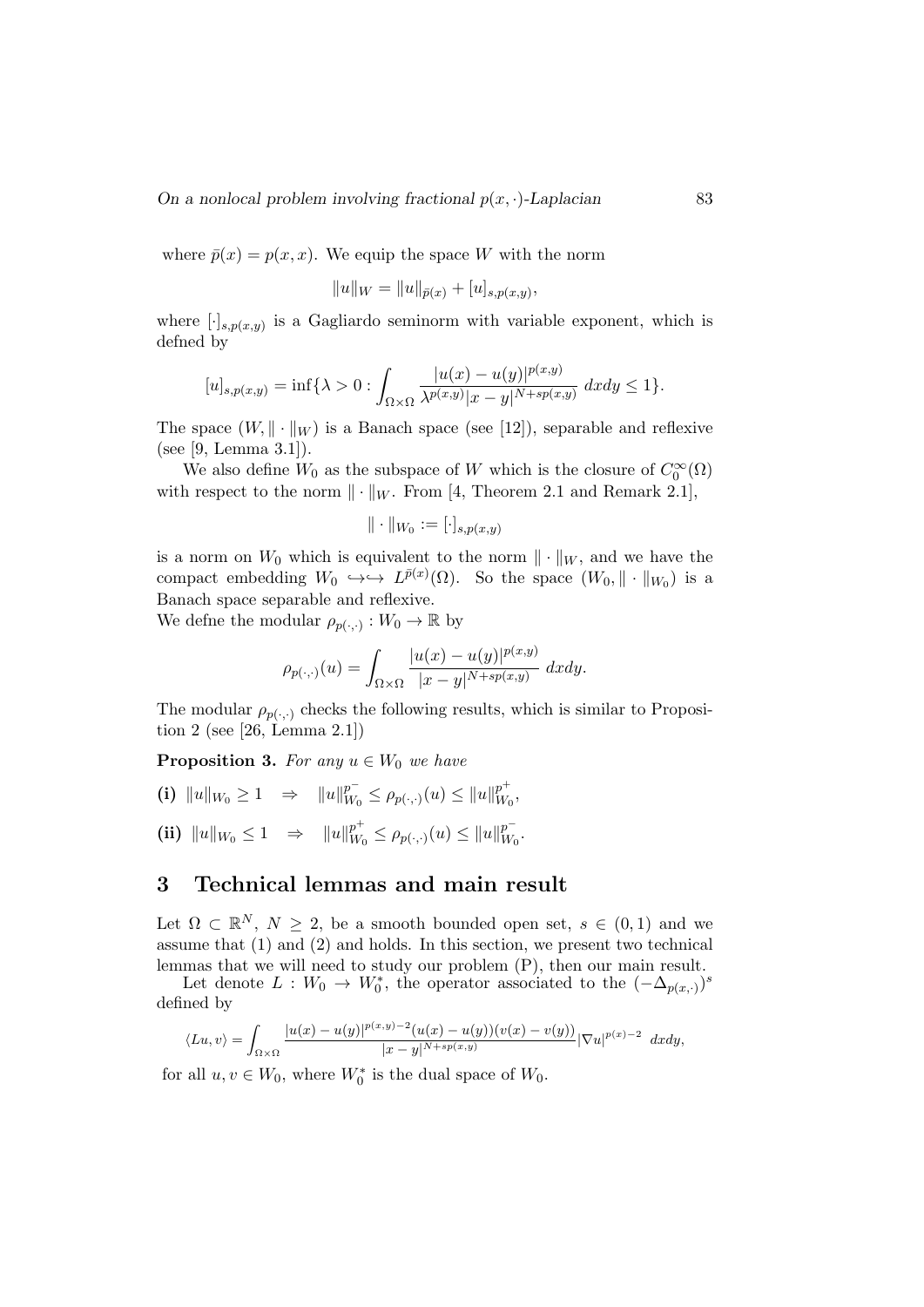Lemma 2.  $[9]$ 

- (i) L is bounded and strictly monotone operator,
- (ii) L is a mapping of type  $(S_+),$
- (iii)  $L$  is a homeomorphism.

Now, we make the following assumptions on the function  $f : \Omega \times \mathbb{R} \to \mathbb{R}$ :

- $(f_1)$  f satisfies the Carathéodory condition, that is,  $f(., \eta)$  is measurable on  $\Omega$  for all  $\eta \in \mathbb{R}$  and  $f(x, \cdot)$  is continuous on  $\mathbb{R}$  for a.e.  $x \in \Omega$ .
- $(f_2)$  f has the growth condition

$$
|f(x, \eta)| \le c(k(x) + |\eta|^{q(x)-1})
$$

for a.e.  $x \in \Omega$  and all  $\eta \in \mathbb{R}$ , where c is a positive constant,  $k \in L^{\bar{p}'(x)}(\Omega)$  and  $q \in C_{+}(\bar{\Omega})$  with  $q^{+} < \bar{p}^{-}$ .

**Lemma 3.** Under assumptions  $(f_1)$  and  $(f_2)$ , the operator  $S: W_0 \to W_0^*$ setting by

$$
\langle Su, v \rangle = -\int_{\Omega} f(x, u)v dx, \quad \forall u, v \in W_0
$$

is compact.

*Proof.* Let  $\phi: W_0 \to L^{\bar{p}'(x)}(\Omega)$  be an operator defined by

$$
\phi u(x) := -f(x, u) \text{ for } u \in W_0 \text{ and } x \in \Omega.
$$

We first show that  $\phi$  is bounded and continuous.

For each  $u \in W_0$ , we have by the growth condition  $(f_2)$ , the inequalities (3) and (4) that

$$
\|\phi u\|_{\bar{p}'(x)} \leq \rho_{\bar{p}'(x)}(\phi u) + 1
$$
  
= 
$$
\int_{\Omega} |f(x, u(x))|^{p'(x)} + 1
$$
  

$$
\leq \text{const}(\rho_{\bar{p}'(x)}(k) + \rho_{r(x)}(u)) + 1
$$
  

$$
\leq \text{const}(\|k\|_{\bar{p}'(x)}^{\bar{p}'} + \|u\|_{r(x)}^{r^+} + \|u\|_{r(x)}^{r^-}) + 1,
$$

where  $r(x) = (q(x) - 1)\bar{p}'(x) \in C_+(\bar{\Omega})$  with  $r(x) < \bar{p}(x)$ . Then, by the continuous embedding  $L^{\bar{p}(x)} \hookrightarrow L^{r(x)}$  and the compact embedding  $W_0 \hookrightarrow L^{\bar{p}(x)}(\Omega)$ , we have

$$
\|\phi u\|_{\bar{p}'(x)}\leq const(\|k\|_{\bar{p}'(x)}^{\bar{p}'+}+\|u\|_{W_0}^{r+}+\|u\|_{W_0}^{r^-})+1.
$$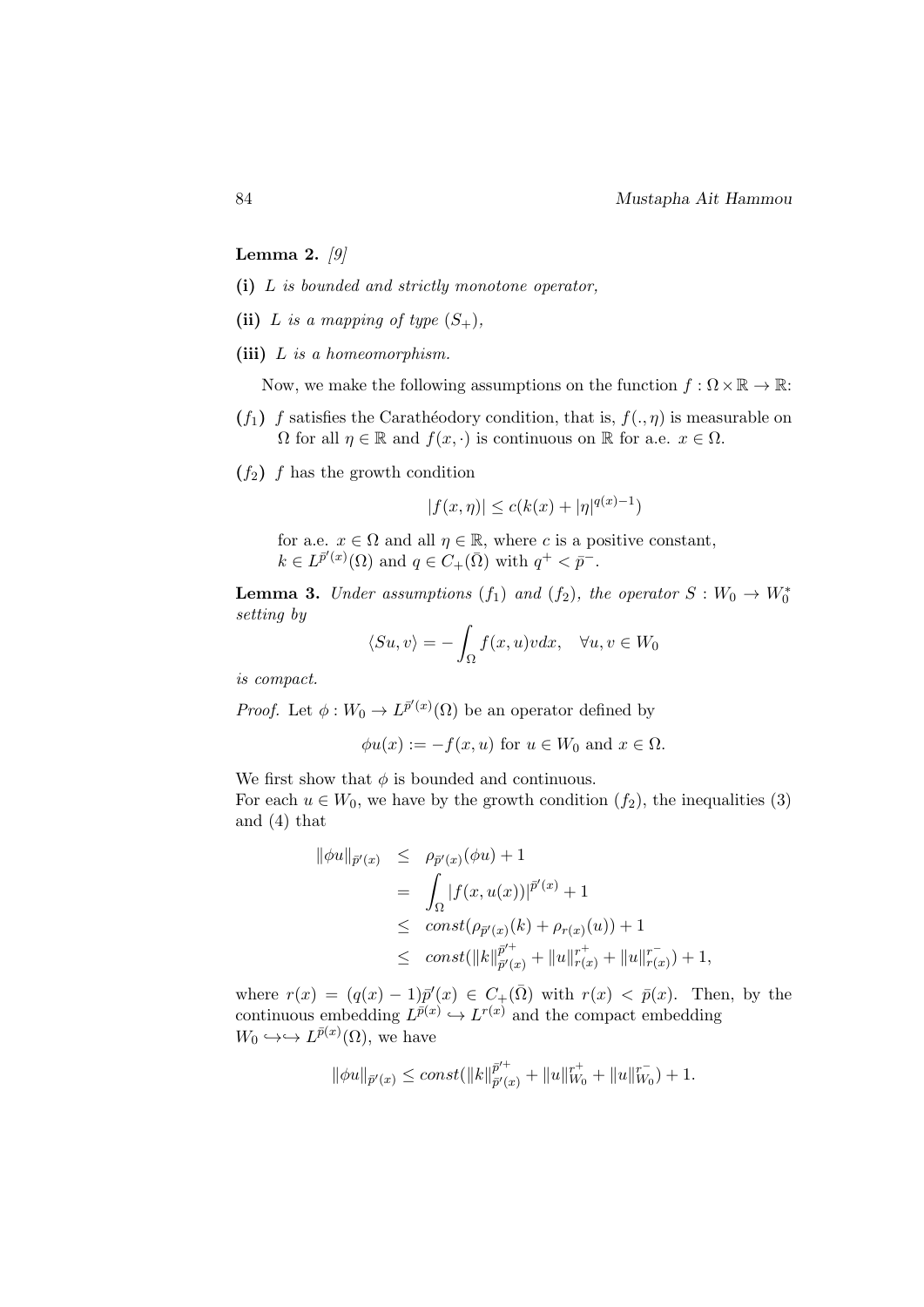This implies that  $\phi$  is bounded on  $W_0$ .

To show that  $\phi$  is continuous, let  $u_n \to u$  in  $W_0$ . Then  $u_n \to u$  in  $L^{\bar{p}(x)}(\Omega)$ . Hence there exist a subsequence  $(u_k)$  of  $(u_n)$  and measurable functions h in  $L^{\bar{p}(x)}(\Omega)$  and g such that

$$
u_k(x) \to u(x)
$$
 and  $|u_k(x)| \leq h(x)$ 

for a.e.  $x \in \Omega$  and all  $k \in \mathbb{N}$ . Since f satisfies the Carathéodory condition, we obtain that

$$
f(x, u_k(x)) \to f(x, u(x))
$$
 a.e.  $x \in \Omega$ .

it follows from  $(f_2)$  that

$$
|f(x, u_k(x))| \le c(k(x) + |h(x)|^{q(x)-1})
$$

for a.e.  $x \in \Omega$  and for all  $k \in \mathbb{N}$ . Since

$$
k + |h|^{q(x)-1} \in L^{\bar{p}'(x)}(\Omega),
$$

and taking into account the equality

$$
\rho_{\bar{p}'(x)}(\phi u_k - \phi u) = \int_{\Omega} |f(x, u_k(x)) - f(x, u(x))|^{p'(x)} dx,
$$

the dominated convergence theorem and the equivalence (iv) in Proposition 2 implies that

$$
\phi u_k \to \phi u
$$
 in  $L^{\bar{p}'(x)}(\Omega)$ .

Thus the entire sequence  $(\phi u_n)$  converges to  $\phi u$  in  $L^{\bar{p}'(x)}(\Omega)$ . Since the embedding  $I: W_0 \to L^{\bar{p}(x)}(\Omega)$  is compact, it is known that the adjoint operator  $I^*: L^{\bar{p}'(x)}(\Omega) \to W_0^*$  is also compact. Therefore, the composition  $S = I^* \circ \phi : W_0 \to W_0^*$  is compact.  $\Box$ 

**Definition 4.** We say that  $u \in W_0$  is a weak solution of  $(P)$  if

$$
\langle Lu, v \rangle + \langle Su, v \rangle = 0, \quad \forall v \in W_0.
$$

**Theorem 1.** Under assumptions (1), (2)  $(f_1)$  and  $(f_2)$ , the problem  $(P)$ has a weak solution  $u$  in  $W_0$ .

*Proof.*  $u \in W_0$  is a weak solution of (P) if and only if

$$
Lu = -Su.\tag{5}
$$

Thanks to the properties of the operator L seen in Lemma 2 and in view of Minty-Browder Theorem [24, Theorem 26A], the inverse operator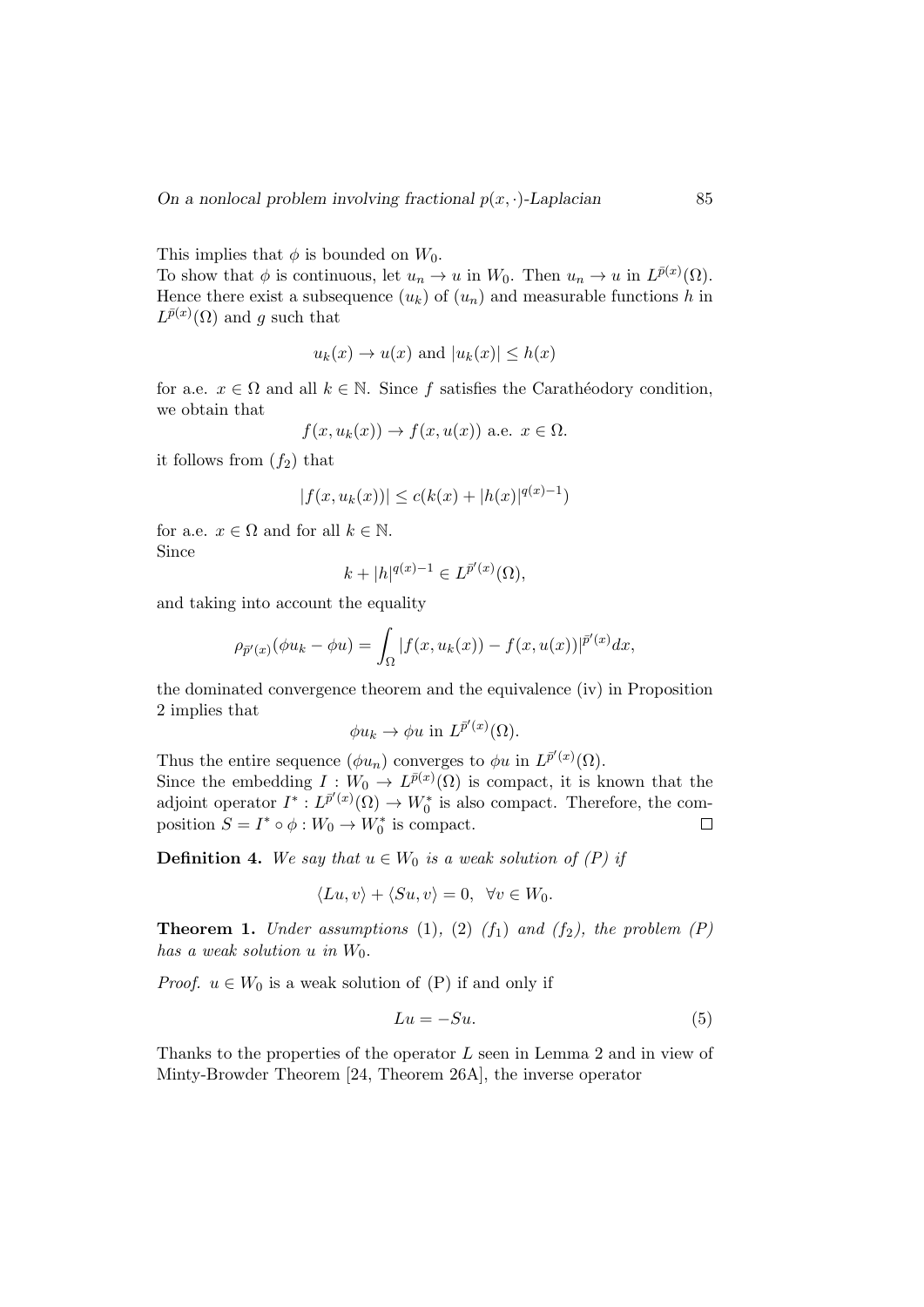$T := L^{-1} : W_0^* \to W_0$  is bounded, continuous and satisfies condition  $(S_+)$ . Moreover, note by Lemma 3 that the operator  $S$  is bounded, continuous and quasimonotone.

Consequently, equation (5) is equivalent to

$$
u = Tv \text{ and } v + S \circ Tv = 0. \tag{6}
$$

To solve equation (6), we will apply the Proposition 1. To do this, we first claim that the set

$$
\Lambda := \{ v \in W_0^* | v + tS \circ Tv = 0 \text{ for some } t \in [0,1] \}
$$

is bounded. Indeed, let  $v \in \Lambda$ . Set  $u := Tv$ , then  $||Tv||_{W_0} = ||u||_{W_0}$ . If  $||u||_{W_0} \leq 1$ , then  $||Tv||_{W_0}$  is bounded.

If  $||u||_{W_0} > 1$ , then we get by the implication (i) in Proposition 3 and the inequality (4) the estimate

$$
||Tv||_{W_0}^{p^-} = ||u||_{W_0}^{p^-}
$$
  
\n
$$
\leq \rho_{p(\cdot,\cdot)}(u)
$$
  
\n
$$
= \langle Lu, u \rangle
$$
  
\n
$$
= \langle v, Tv \rangle
$$
  
\n
$$
\leq t \int_{\Omega} (|u(x)|^{q(x)} + \lambda |u(x)|^{r(x)}) u \, dx
$$
  
\n
$$
\leq \operatorname{const}(||u||_{q(x)}^{q^-} + ||u||_{q(x)}^{q^+} + ||u||_{r(x)}^{r^+} + ||u||_{r(x)}^{r^+}).
$$

From the continuous embedding  $L^{q(x)}(\Omega) \hookrightarrow L^{r(x)}(\Omega)$  and the compact embedding  $W_0 \hookrightarrow \hookrightarrow L^{q(x)}(\Omega)$ , we can deduct the estimate

$$
||Tv||_{W_0}^{p^-}\leq const(||Tv||_{W_0}^{q^+}+||Tv||_{W_0}^{r^+}).
$$

It follows that  $\{Tv|v \in \Lambda : \}$  is bounded.

Since the operator S is bounded, it is obvious from (6) that the set  $\Lambda$  is bounded in  $W_0^*$ . Hence, in virtu of Proposition 1, the equation  $v + S \circ Tv$ have at lest one solution  $\bar{v}$  in  $W_0^*$ . We conclude that  $\bar{u} = T\bar{v}$  is a weak solution of (P).  $\Box$ 

### References

[1] M. Ait Hammou, E. Azroul. Construction of a topological degree theory in generalized Sobolev spaces. In Recent Advances in Intuition-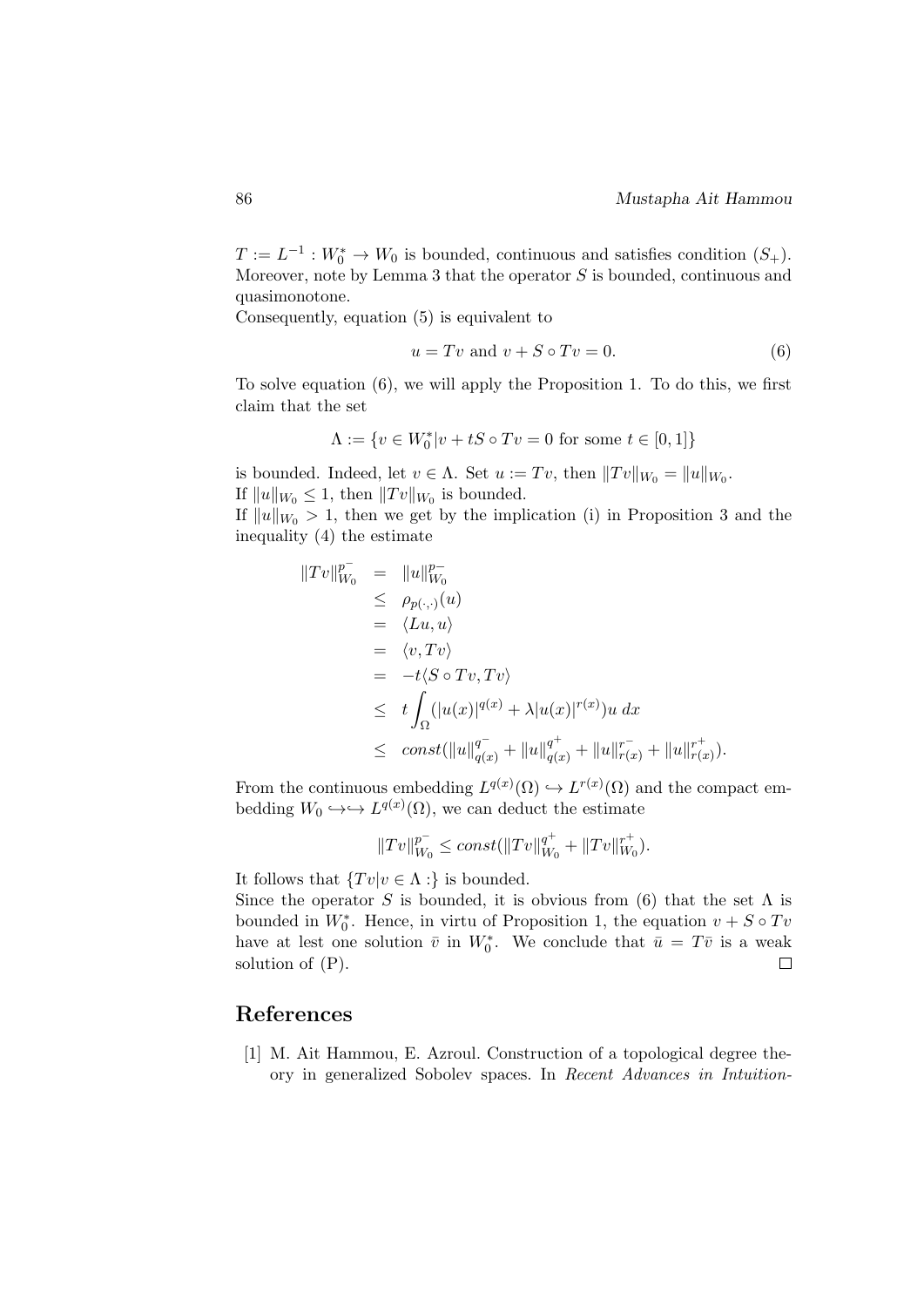istic Fuzzy Logic Systems, Studies in Fuzziness and Soft Computing. Vol. 372, pp. 1-18, Springer Nature Switzerland AG, 2019.

- [2] M. Ait Hammou, E. Azroul. Existence result for a nonlinear elliptic problem by topological degree in Sobolev spaces with variable exponent. Moroccan J. of Pure and Appl. Anal. 7 No. 1: 50-65, 2021.
- [3] M. Ait Hammou, E. Azroul, B. Lahmi. Topological degree methods for partial differential operators in generalized Sobolev spaces. Bol. Soc. Paran. Mat. 39 No. 2: 39-61, 2021.
- [4] E. Azroul, A. Benkirane, M. Shimi. On a nonlocal problem involving fractional  $p(x, \cdot)$ -Laplacian satisfyin Cerami condition. Discrete Contin. Dyn. Syst. Ser. S 2020.
- [5] E. Azroul , A. Benkirane, A. Boumazourh, M. Shimi. Existence results for fractional  $p(x, \cdot)$ -Laplacian problem via the Nehari manifold approach. Appl. Math. Optim. 2020.
- [6] E. Azroul, A. Benkirane, M. Shimi. Eigenvalue problems involving the fractional  $p(x)$ –Laplacian operator. Adv. Oper. Theory 4: 539-555, 2019.
- [7] S.N. Antontsev, J.F. Rodrigues. On stationary thermo-rheological viscous flows. Ann. Univ. Ferrara Sez. VII Sci. Mat.52: 19-36, 2006.
- [8] J. Berkovits. Extension of the Leray-Schauder degree for abstract Hammerstein type mappings. J. Differential Equations 234: 289-310, 2007.
- [9] A. Bahrouni, V. Rădulescu. On a new fractional Sobolev space and applications to nonlocal variational problems with variable exponent. Discrete Contin. Dyn. Syst. 11:379-389, 2018.
- [10] M. Bendahmane, P. Wittbold. Renormalized solutions for nonlinear elliptic equations with variable exponents and  $L^1$ -data. Nonlinear Anal. 70: 567-583, 2009.
- [11] N.T. Chung. Eigenvalue Problems for Fractional  $p(x, y)$ –Laplacian Equations with Indefinite Weight. Taiwanese J. Math. 23: 1153-1173, 2019.
- [12] Y. Chen, S. Levine, M. Rao. Variable exponent, linear growth functionals in image processing. SIAM J. Appl. Math. 66: 1383-1406, 2006.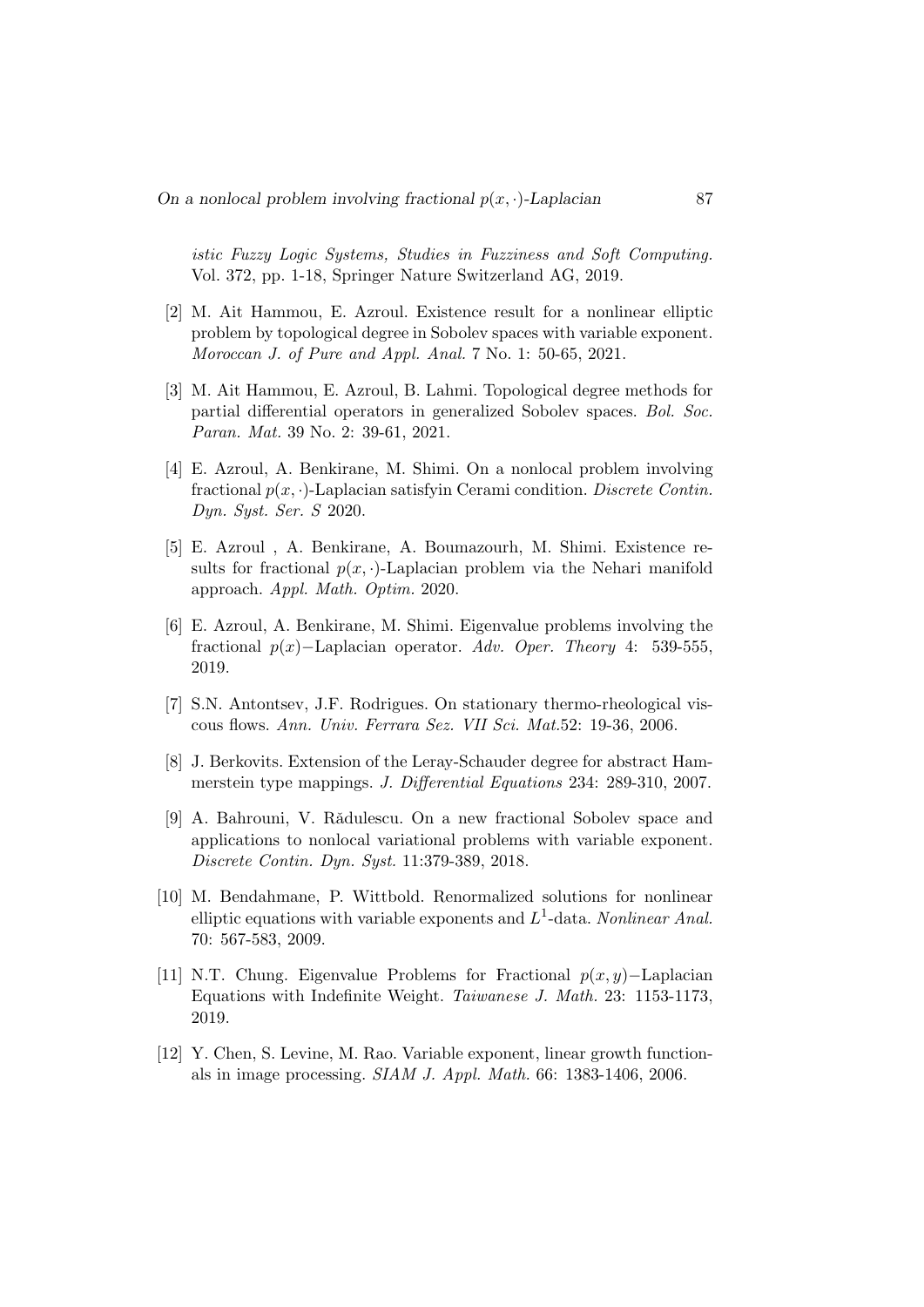- [13] F. Cammaroto, L. Vilasi. Multiple solutions for a Kirchhoff-type problem involving the p(x)−Laplacian operator. Nonlinear Anal. 74: 1841- 1852, 2011.
- [14] X. L. Fan. On nonlocal p(x)−Laplacian Dirichlet problems. Nonlinear Anal. 72: 3314-3323, 2010.
- [15] X.L. Fan, D. Zhao. On the Spaces  $L^{p(x)}(\Omega)$  and  $W^{m,p(x)}(\Omega)$ . J. Math. Anal. Appl. 263: 424-446, 2001.
- [16] X-L. Fan, Q-H. Zhang. Existence of solutions for  $p(x)$ -Laplacian Dirichlet problem. Nonlinear Anal. 52: 1843-1852, 2003.
- [17] P. S. Iliaş. Dirichlet problem with  $p(x)$ -Laplacian. *Math. Reports* 10(60) No. 1: 43-56, 2008.
- [18] O. Kováčik, J. Rákosník. On spaces  $L^{p(x)}$  and  $W^{1,p(x)}$ . Czechoslovak Math. J. 41: 592-618, 1991.
- [19] U. Kaufmann, J.D. Rossi, R. Vidal. Fractional Sobolev spaces with variable exponents and fractional  $p(x)$ –Laplacians. Elect. J. Qual. Theory Differ. Equ. 76: 1-10, 2017.
- [20] Y. Liu, R. Davidson, P. Taylor. Investigation of the touch sensitivity of ER fluid based tactile display. In Proceedings of SPIE, Smart Structures and Materials: Smart Structures and Integrated Systems 5764. pp. 92- 99, 2005.
- [21] J. Messaho. Epiconvergence method to a nonlinear value boundary problem with  $L^1$  Data. Bol. Soc. Paran. Mat. 34 No. 2: 35-41, 2016.
- [22] M. Ružička. Electrorheological fuids: modeling and mathematical theory. Lecture Notes in Mathematics, Vol. 1748, Springer-Verlag, Berlin, 2000.
- [23] M. Sanchón, J.M. Urbano. Entropy solutions for the  $p(x)$ -Laplace equation. Trans. Amer. Math. Soc. 361: 6387-6405, 2009.
- [24] E. Zeidler. Nonlinear Functional Analysis and its Applications. II/B: Nonlinear Monotone Operators, Springer, New York, 1990.
- [25] D. Zhao, W.J. Qiang, X.L. Fan. On generalized Orlicz spaces  $L^{p(x)}(\Omega)$ , J. Gansu Sci. 9 No. 2: 1-7, 1996.